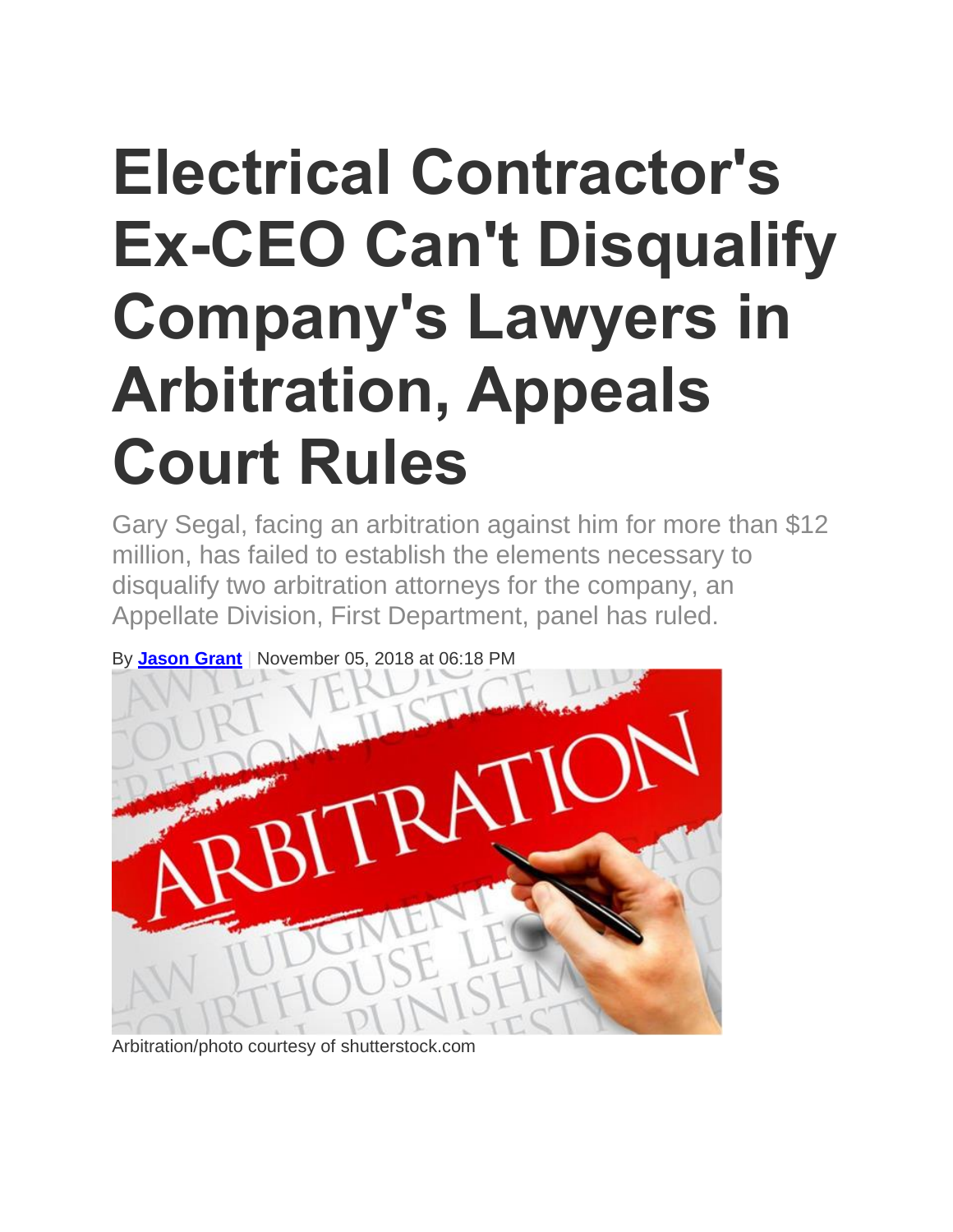A former chief executive of a large electrical contractor seeking more than \$12 million from him in arbitration has failed in making his case to disqualify two arbitration attorneys for the contractor, an Appellate Division, First Department, counsel has ruled.

The **[decision](http://www.nycourts.gov/reporter/3dseries/2018/2018_07277.htm)** examines the claim by Gary Segal, once the president and CEO of Five Star Electric Corp., that the two lawyers obtained confidential information while they represented him and directed his representation years earlier when the company was being investigated by the government in connection with a program requiring contractors to subcontract some publicwork projects to "disadvantaged business" construction firms and/or firms that are majority owned by a woman or a minority, according to court records.

Segal petitioned this year in a special proceeding before Manhattan Supreme Court Justice Andrew Borrok to disqualify from the arbitration both Castle & Associates, a Los Angeles-based firm that has represented Tutor Perini Corp., an international construction company that acquired Five Star in 2011, and Robert Saville, a former general counsel at Five Star, said Borrok's underlying July 2018 decision in the matter.

Segal claimed Castle & Associates had represented him in 2014 in connection with a U.S. Attorney's Office for the Eastern District of New York investigation of Five Star related to the government program, and had directed him to use an attorney, Daniel Horwitz, who was acting as counsel to both Segal and the company—while collecting confidential information—without advising him that he needed his own lawyer. Segal also claimed that Saville was a Five Star general counsel during the EDNY investigation and thus is a necessary arbitration witness who should be disqualified under N.Y.R. Prof. Cond. Rule 3.7(a), known as the advocate-witness rule, according to Borrok's decision.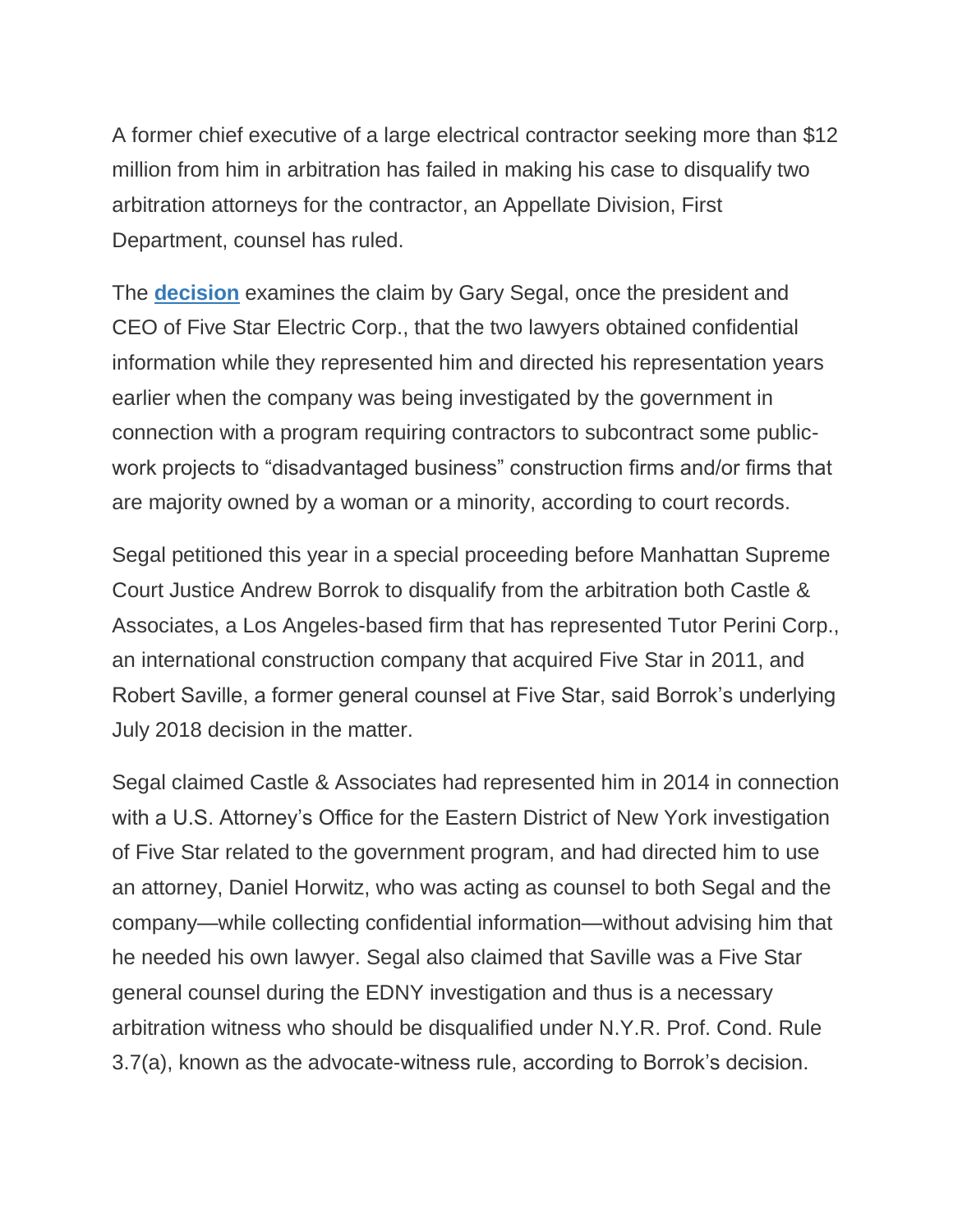But the First Department panel, in reversing Borrok's decision as to both Castle & Associates and Saville, wrote that Segal had failed to meet his burden with regard to his arguments aimed at the lawyers and that, therefore, neither is disqualified from the arbitration.

Segal "has not established that Five Star's counsel, Daniel Horwitz, represented him personally in connection with certain government investigations into Five Star's business practices," the unanimous panel wrote, citing *Eurycleia Partners v. Seward & Kissel*; *Gregor v. Rossi*, 120 A.D.3d 447; and *[Campbell v. McKeo](http://www.nycourts.gov/reporter/3dseries/2010/2010_06148.htm)***n, 75 A.D.3d 479**.

It added that Segal's "subjective belief that Horwitz was his personal attorney was not reasonable under the circumstances and did not give rise to an attorney-client relationship," citing *[Pellegrino v. Oppenheimer](http://www.nycourts.gov/reporter/3dseries/2008/2008_00378.htm)***, 49 A.D.3d 94**.

Moreover, Segal "fails to identify any personal confidential information obtained by [Five Star's] counsel, or how any such information would not be discoverable after having been exchanged pursuant to the parties' lapsed joint defense agreement," the panel wrote.

Next, in addressing Segal's arguments for Saville's disqualification, the panel wrote that Segal "has not met his heavy burden of establishing that the testimony of Five Star's former general counsel, Robert Saville, is necessary rather than cumulative, as required for his disqualification under the advocatewitness rule," citing *[Orbco Advisors v. 400 Fifth Realty](http://www.nycourts.gov/reporter/3dseries/2015/2015_08935.htm)***, 134 A.D.3d [448](http://www.nycourts.gov/reporter/3dseries/2015/2015_08935.htm)**, *[1010Data v. Firestone Enters.](http://www.nycourts.gov/reporter/3dseries/2011/2011_07589.htm)***, 88 A.D.3d 627**, and *Talvy v. American Red Cross in Greater N.Y.*

The panel, composed of Justices John Sweeny, Angela Mazzarelli, Marcy Kahn, Jeffrey Oing and Anil Singh, added in its Oct. 30 decision that "neither did [Segal] identify specific issues requiring Saville's testimony, the weight of